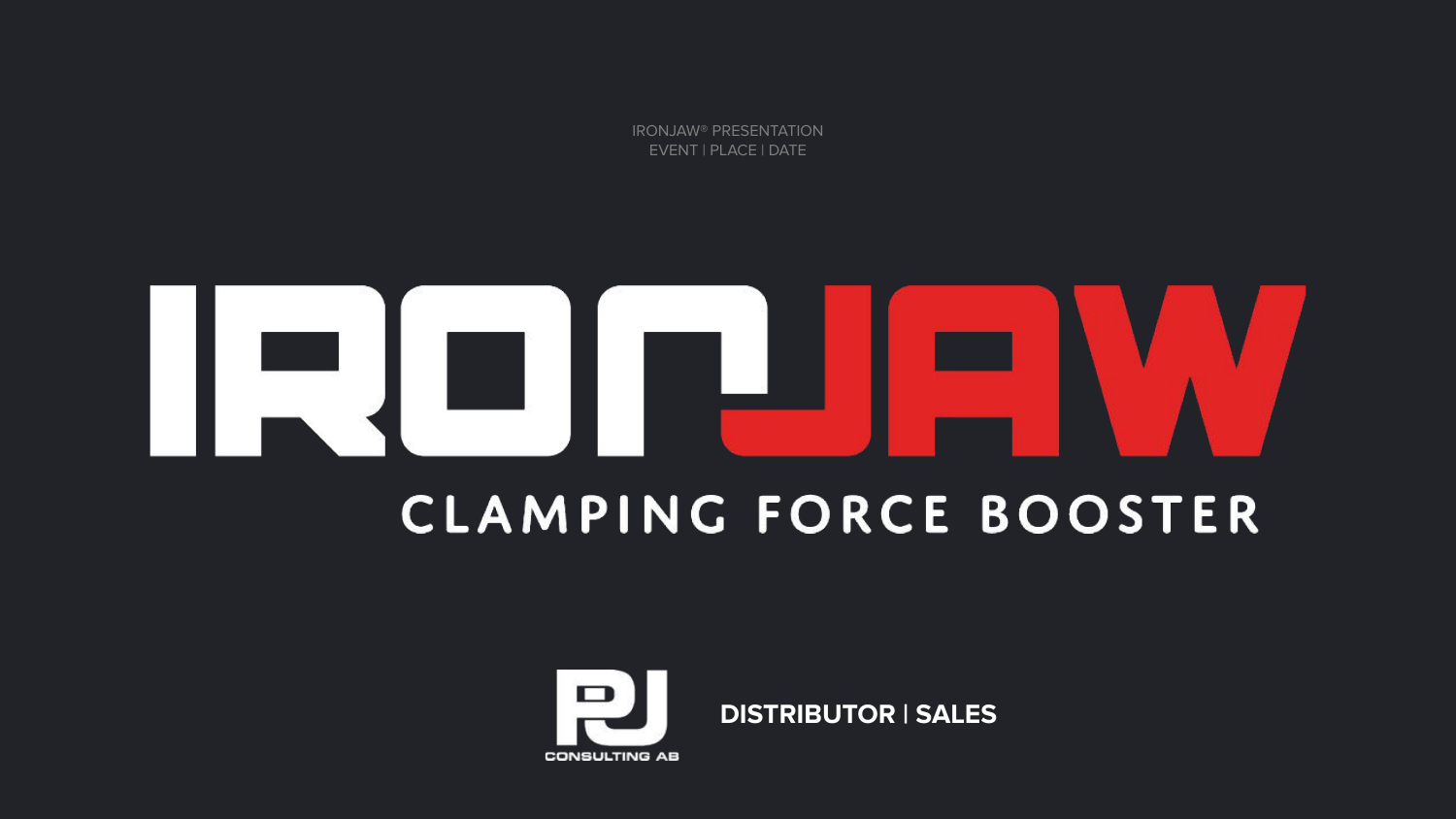# **WELCOME**

AGENDA

- WHAT IS **IRONJAW**®?
- BENEFITS OF **IRONJAW**®
- **•** IRONJAW®
	- GENESIS
	- ACHIEVEMENTS
	- TEAM
	- PRESENCE



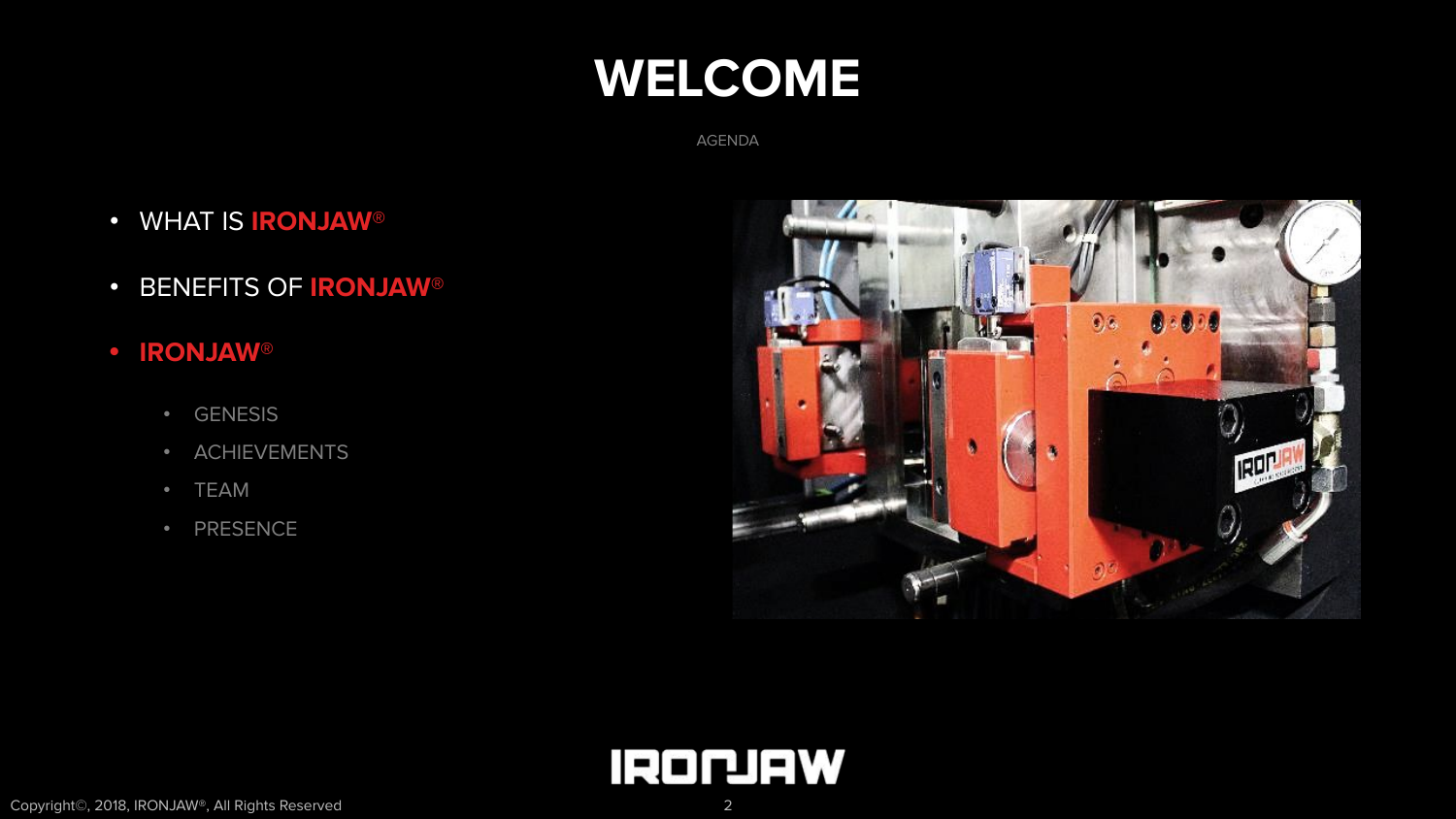# **WHAT IS IRONJAW®?**

THE FIRST CLAMPING FORCE BOOSTER IN THE WORLD

### **IRONJAW® BOOSTS THE CLAMPING FORCE IN UP TO +60%**



It attaches to your Injection Mold It is compatible with all Injection Molding Machines

**IRONIAW**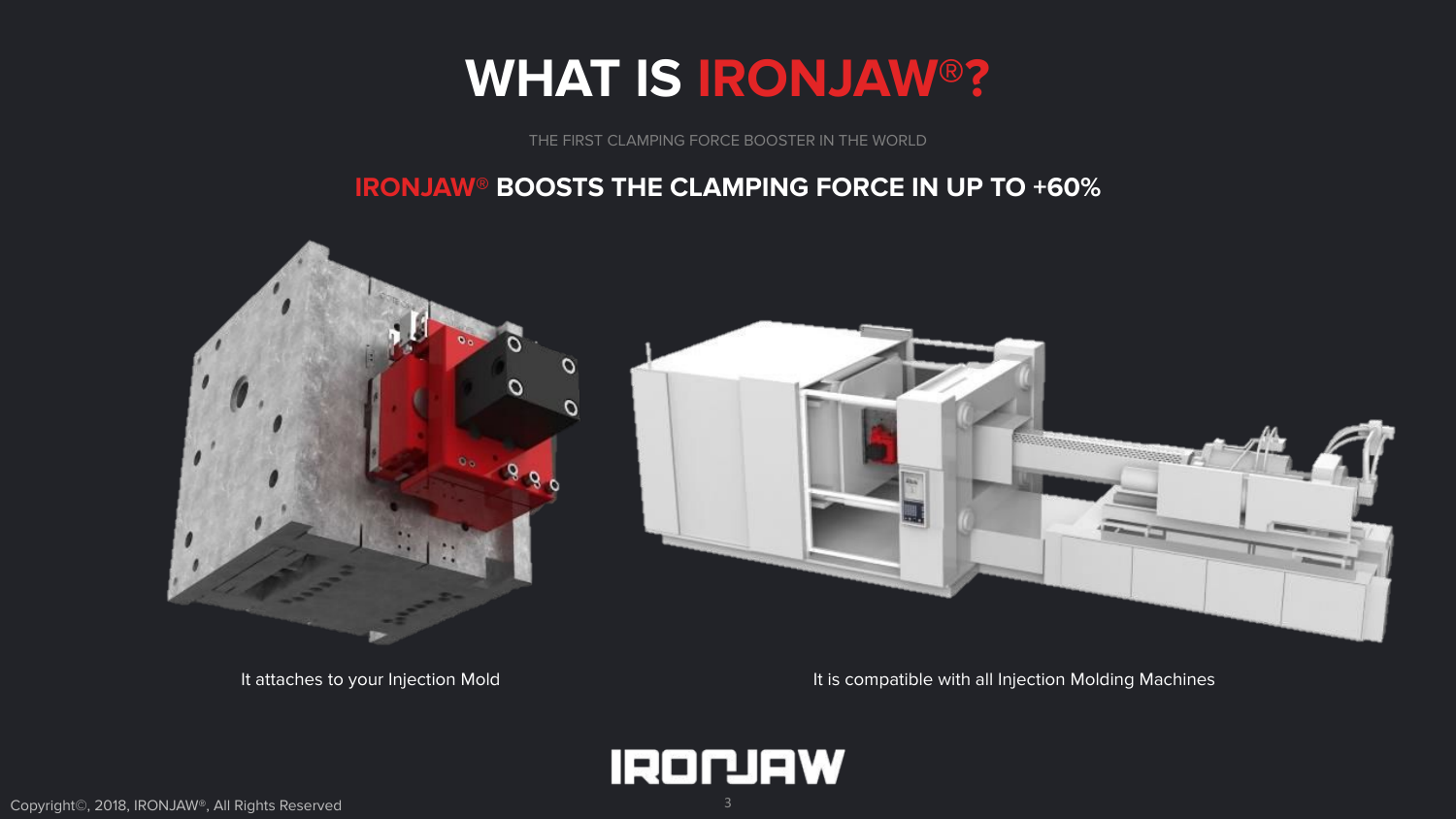IRONJAW GIVES YOU ADDITIONAL CLAMPING FORCE

### **• CAPEX DOWNGRADE YOUR INVESTMENTS**

- Save **60%** on your Injection Molding Machine budget | Buy smaller Machines
- Compete for new business without investment | Make bigger parts with current Machines
- Save 60% on your expansion projects | Build smaller infrastructures



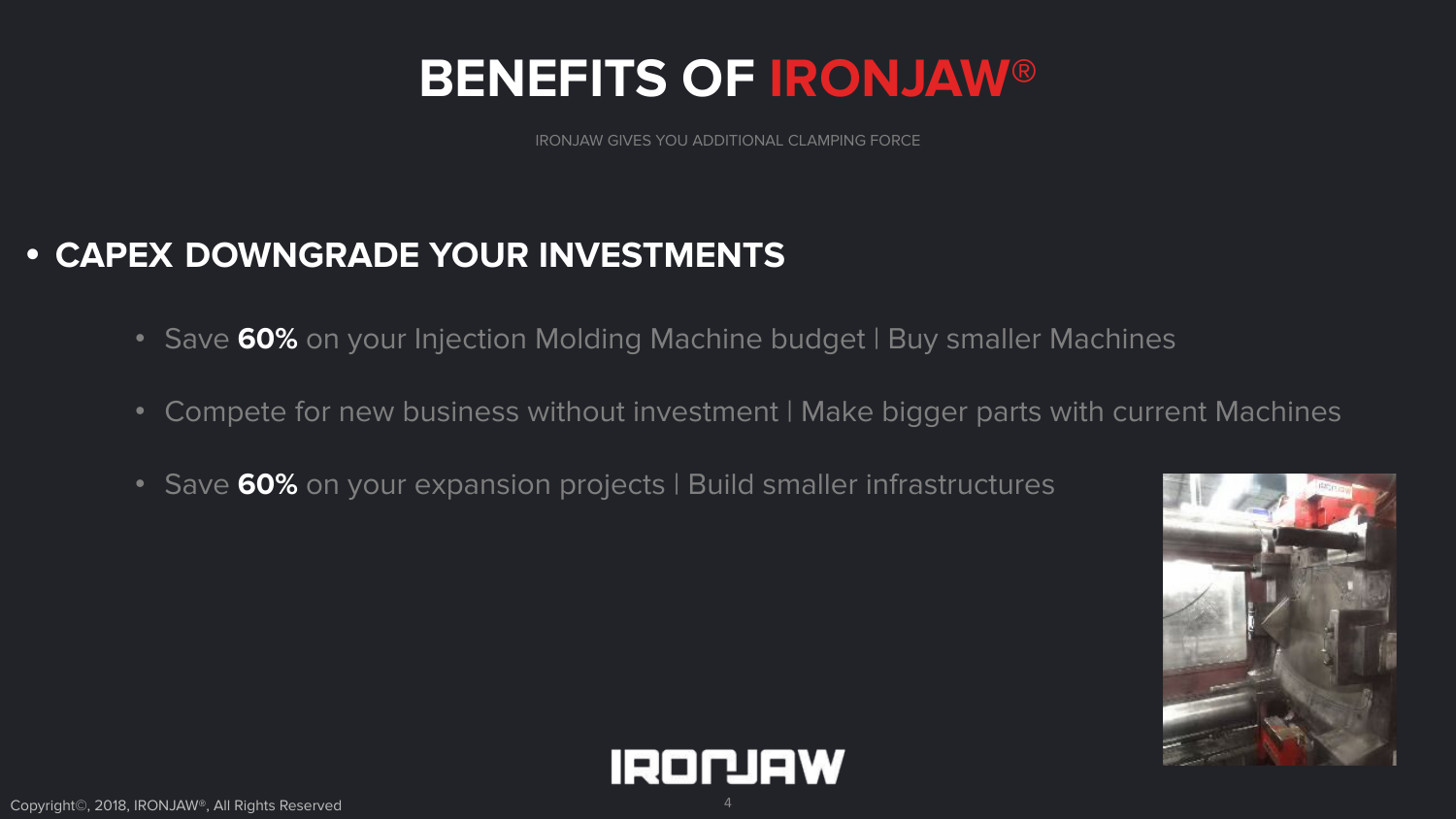IRONJAW GIVES YOU ADDITIONAL CLAMPING FORCE

### **• OPEX REDUCE YOUR PRODUCTION COSTS**

- LOWER HOURLY RATES <-> SAVE  $\epsilon$  10 000 / MONTH / INJECTION MACHINE
- Lower Energy Consumption in **60%** | Lower Maintenance Costs
- Save on Material Costs: Downgrade your resins | Reduce part thickness

### **• OPEX INCREASE YOUR TURNOVER**

• Increase number of cavities in up to 60% | Reduce your cycle time



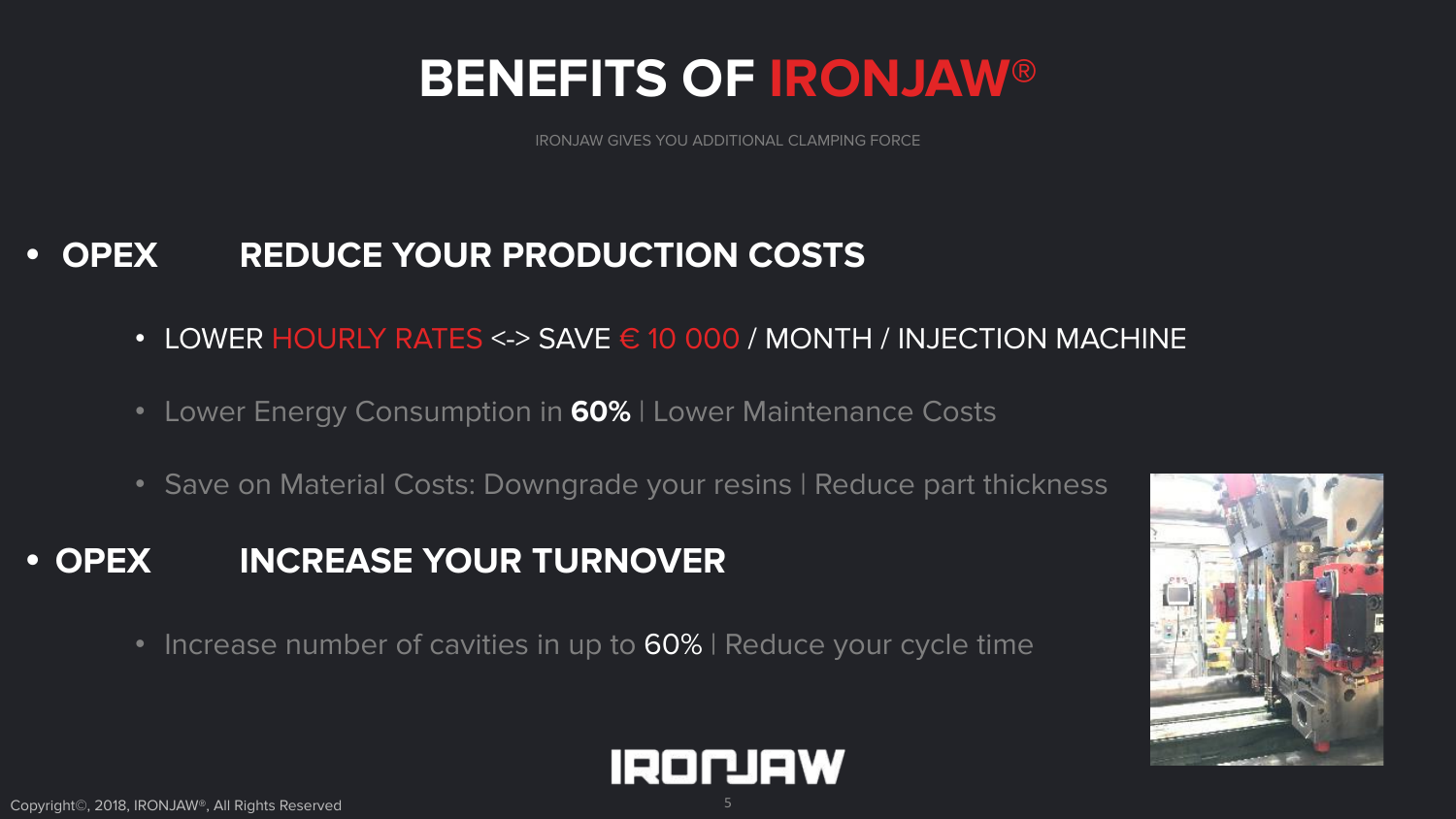IRONJAW GIVES YOU ADDITIONAL CLAMPING FORCE

### **• MORE ENJOY OTHER BENEFITS**

- Flash reduction
- No maintenance required
- Build simpler molds
- Non-Symmetrical Injection



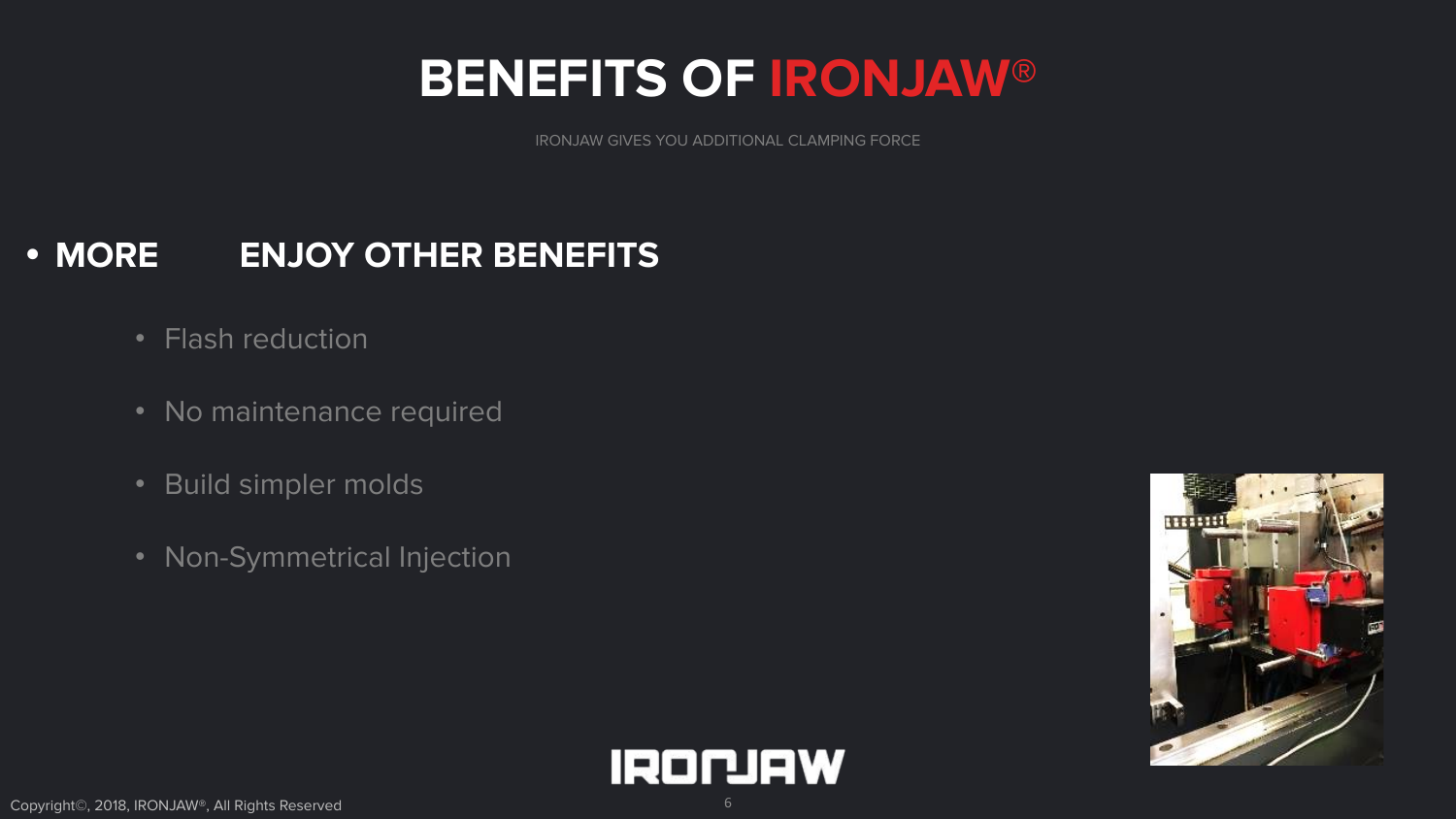# **IRONJAW® PRODUCT RANGE**

4 DIFFERENT KIT SIZES





**IRONIAW**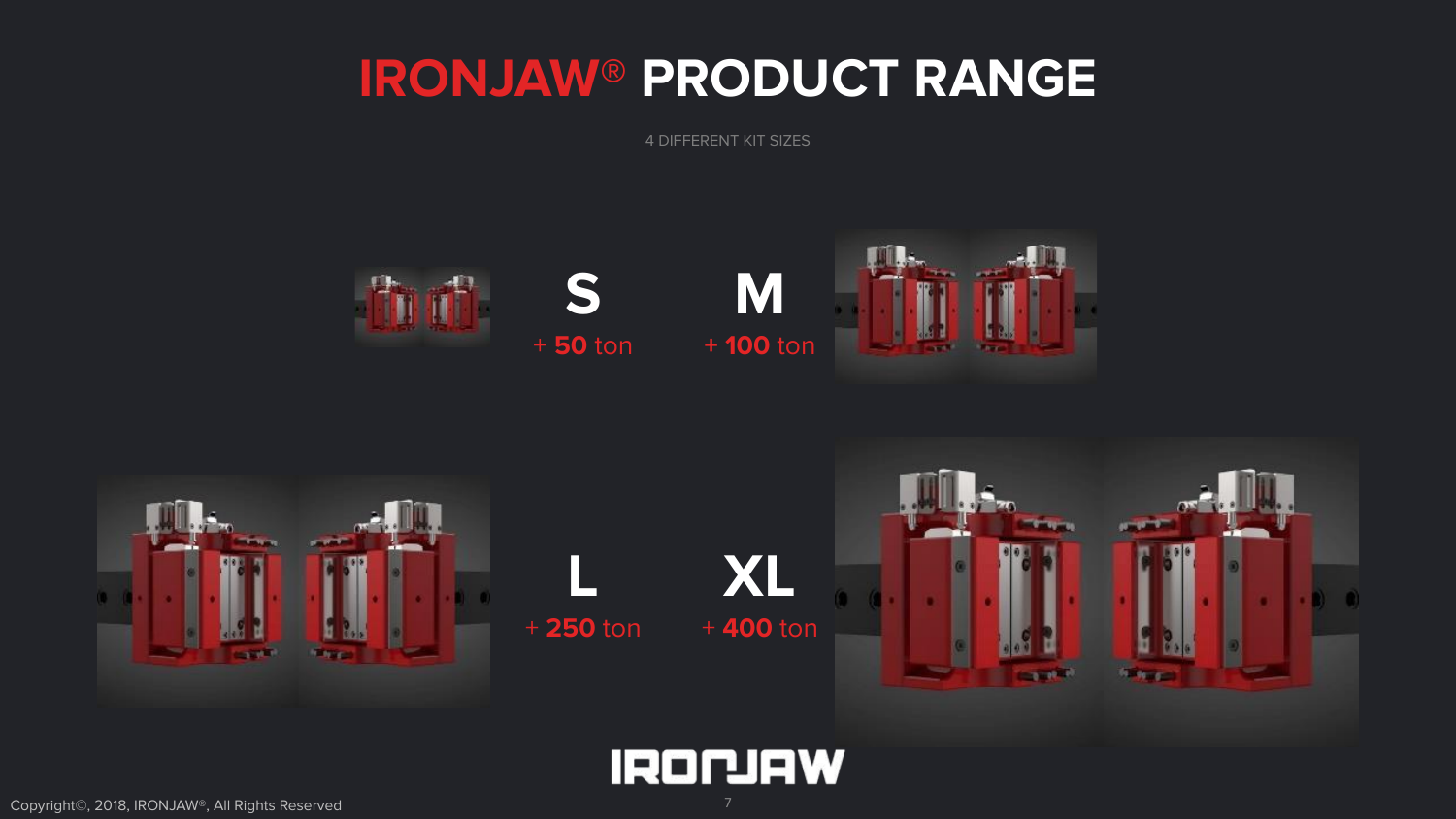MONEY SAVER

- **• MANUFACTURE AT LOWER HOURLY RATES**
	- Downgrade your molds to a smaller Injection Molding Machine
		- 1250 ton ---> 1000 ton **( +250 ton** boost <=> IRONJAW® Kit **L**)
		- $\in$  120 / h --->  $\in$  100 / h (save  $\in$  20 / h)
	- Run 3 shifts (250 days)
		- 250 days/yr <=> 6.000 hours (€ 120.000 / year)

### **• SAVE € 10 000 / MONTH / INJECTION MACHINE**

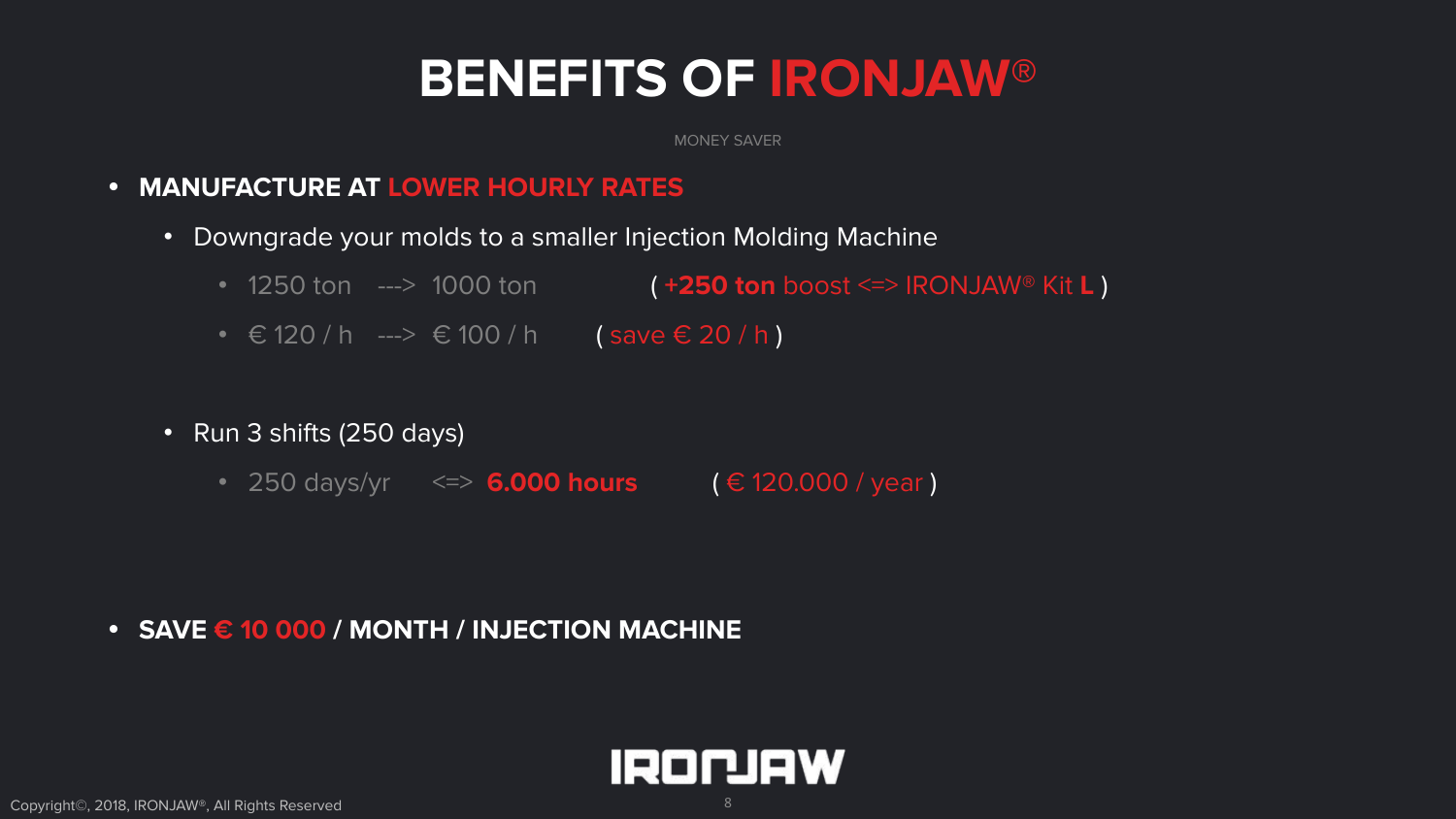MONEY SAVER

## **Example for an Automotive part**

1 IRONJAW® XL KIT for a 400 tons of boost.

### Savings:

- Allow to use 1800T machine
- Avoid buying a 2200T press (approx.  $\in$  1M)
- Hourly rate difference between 1800T press / 2200T press: approx. 30  $\epsilon$  / hour
- Energy savings:  $\epsilon$  0.44 per hour

Return on investment: less than 6 months

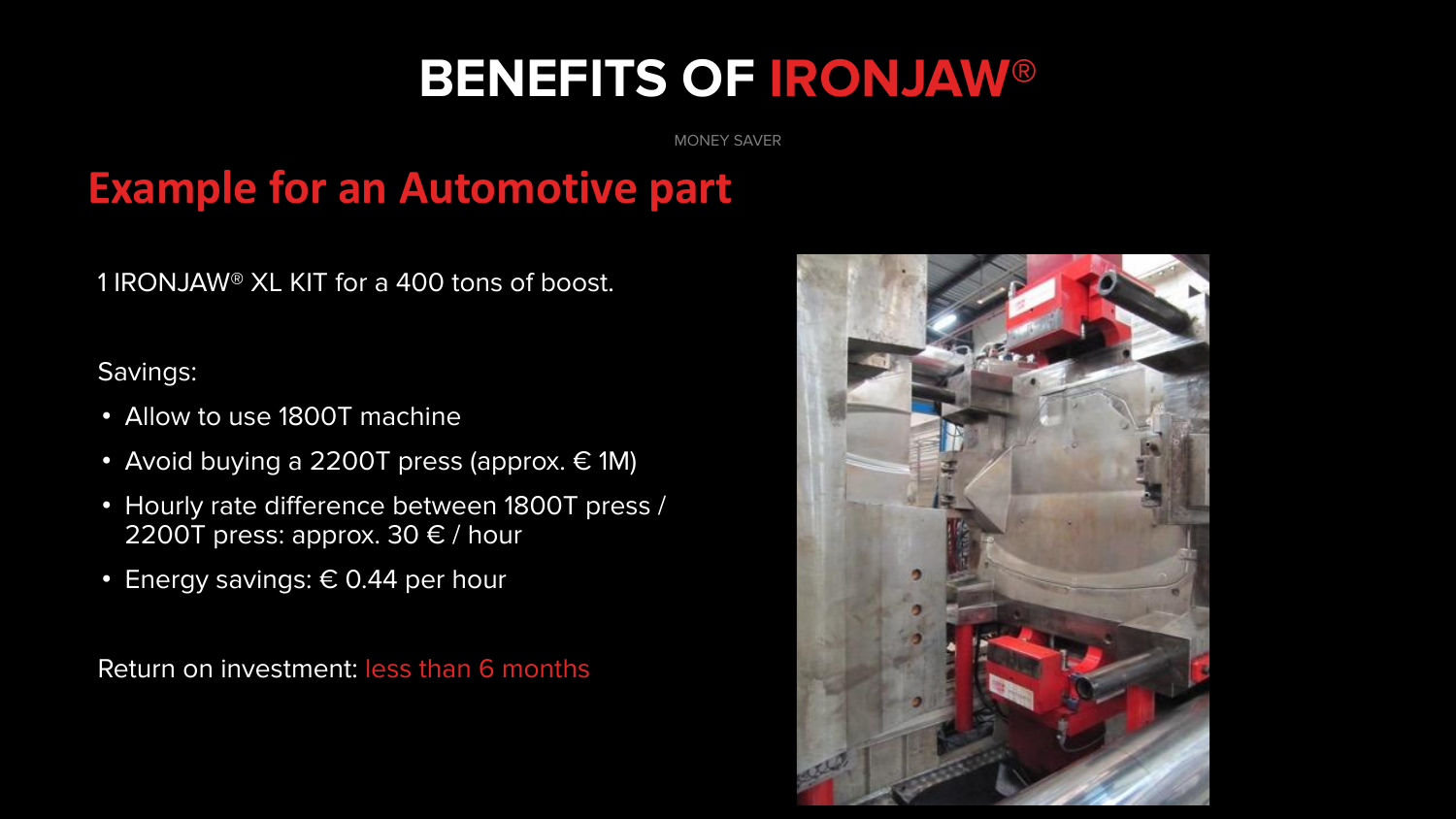MONEY SAVER

- **• SEE YOUR R.O.I. IN UNDER 12 MONTHS**
	- Average R.O.I. = 6 MONTHS



TYPICAL IRONJAW R.O.I.[injection hours]

# 1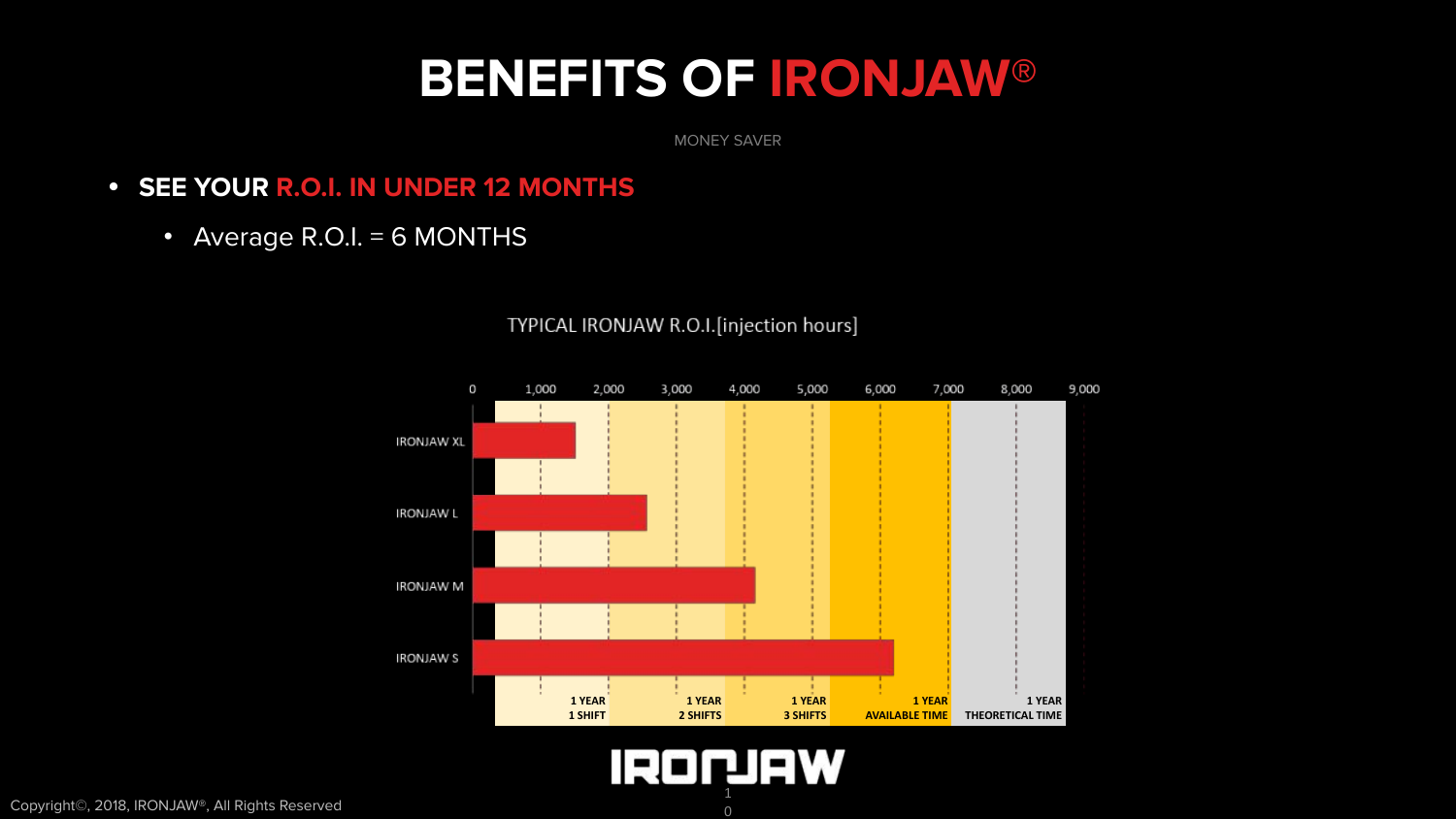# **IRONJAW® PRODUCT AND COMPANY**

LARGEST IRONJAW® BOOST EVER | +4000 TON BOOST



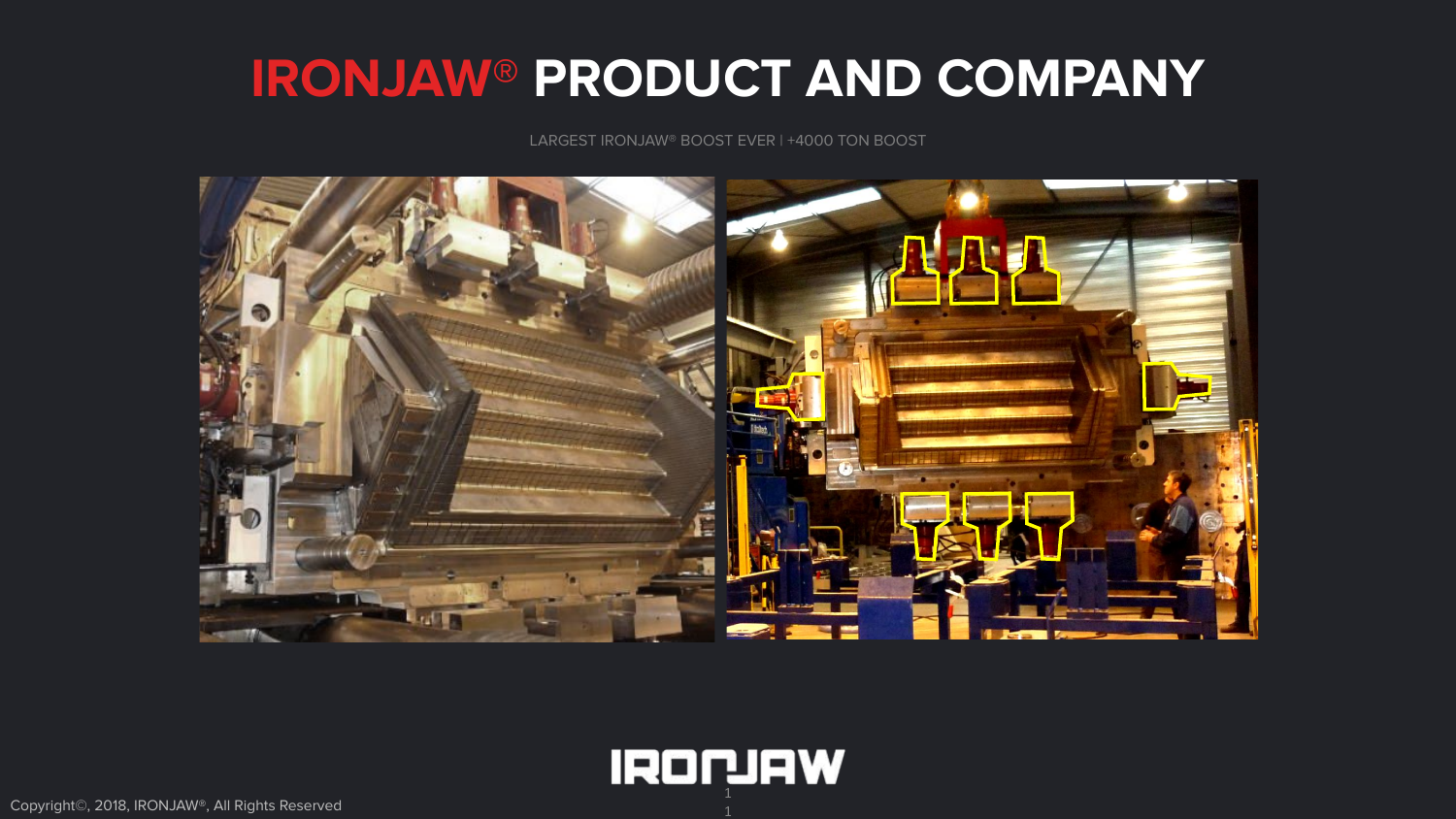# **IRONJAW® PRODUCT AND COMPANY**

### …THE ONLY REAL BIG NEWS IN MOLDING TECHNOLOGIES IN YEARS



"*The IRONJAW® technology has lived up to its promise of boosting power and reliability. The Return On Investment is excellent*"

### **Regis Morand** CEO, Chris-France Plastique





"*It's the only real big news in molding technologies in years. This is why I invested in IRONJAW®*"

### **Alex Guichard**

Co-Founder and Board Member, IRONJAW Founder and CEO, Revology Founder, RocTool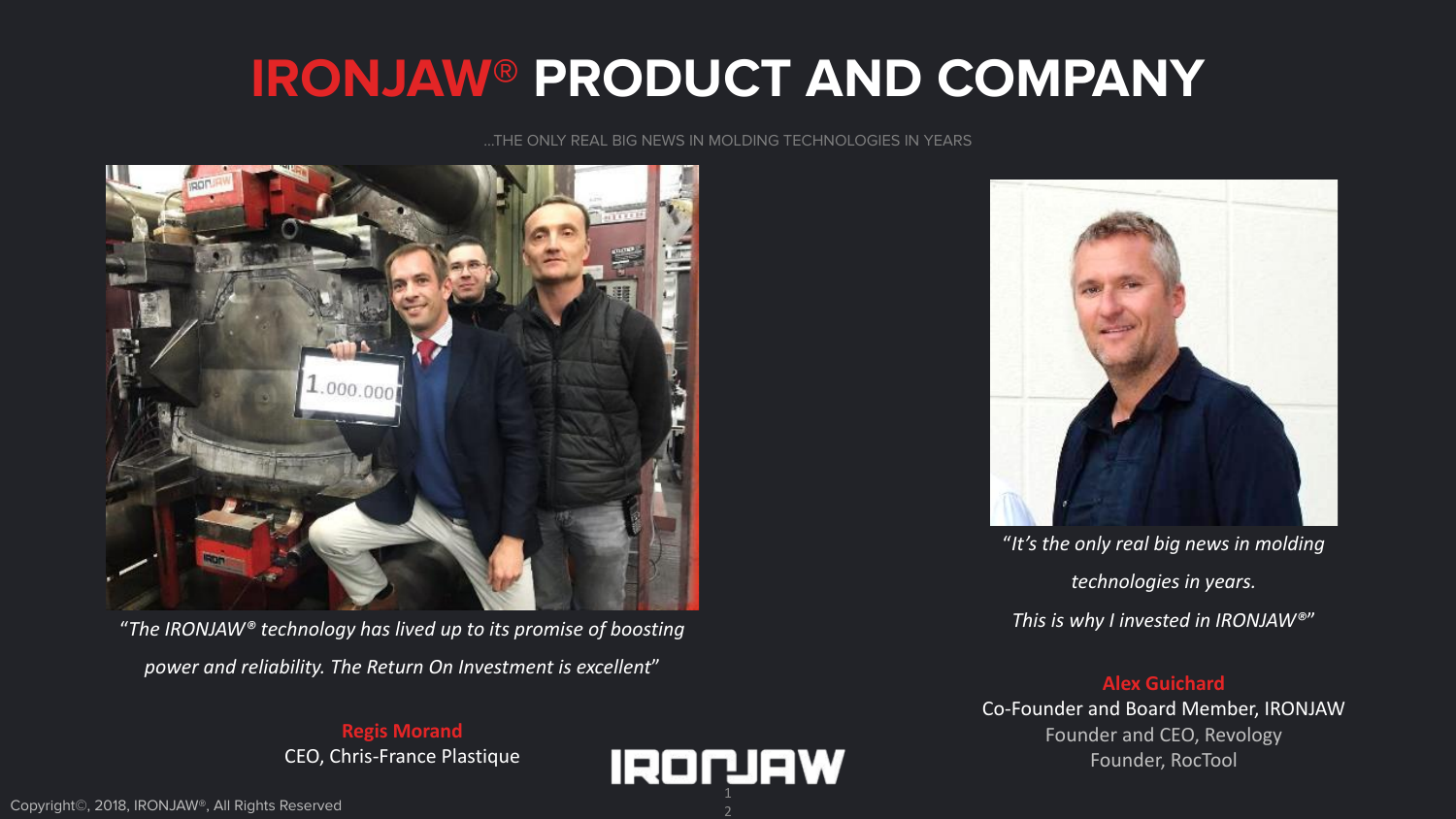# **IRONJAW® PRODUCT AND COMPANY**

LOCATIONS AND CONTACTS

### **HEADQUARTERS**

Rua Cidade Nova Lisboa 1800-107 Lisbon Portugal



### **MANUFACTURING | SALES**

EN10 Parque Industrial Sado Internacional, B5 2910-130 Setúbal Portugal [contact@ironjaw.tech](mailto:contact@ironjaw.tech) | +351 265249257



### **DISTRIBUTOR | SALES**

Ventilgatan 6 21241 Malmö Sweden [inoft@puconsulting.se](mailto:inoft@puconsulting.se) | +46 722 344 202



### **DEMONSTRATIONS**

34 Allée du Lac d'Aiguebelette 73370 Le Bourget du Lac France

**| IronJaw, Lda |** Commercial Registry of Lisbon 514203684 **|** Capital of 1.043.000 EUR **|** [www.ironjaw.tech](http://www.ironjaw.tech/) **| [|](https://www.youtube.com/watch?v=OfnaCTVc9C8)**

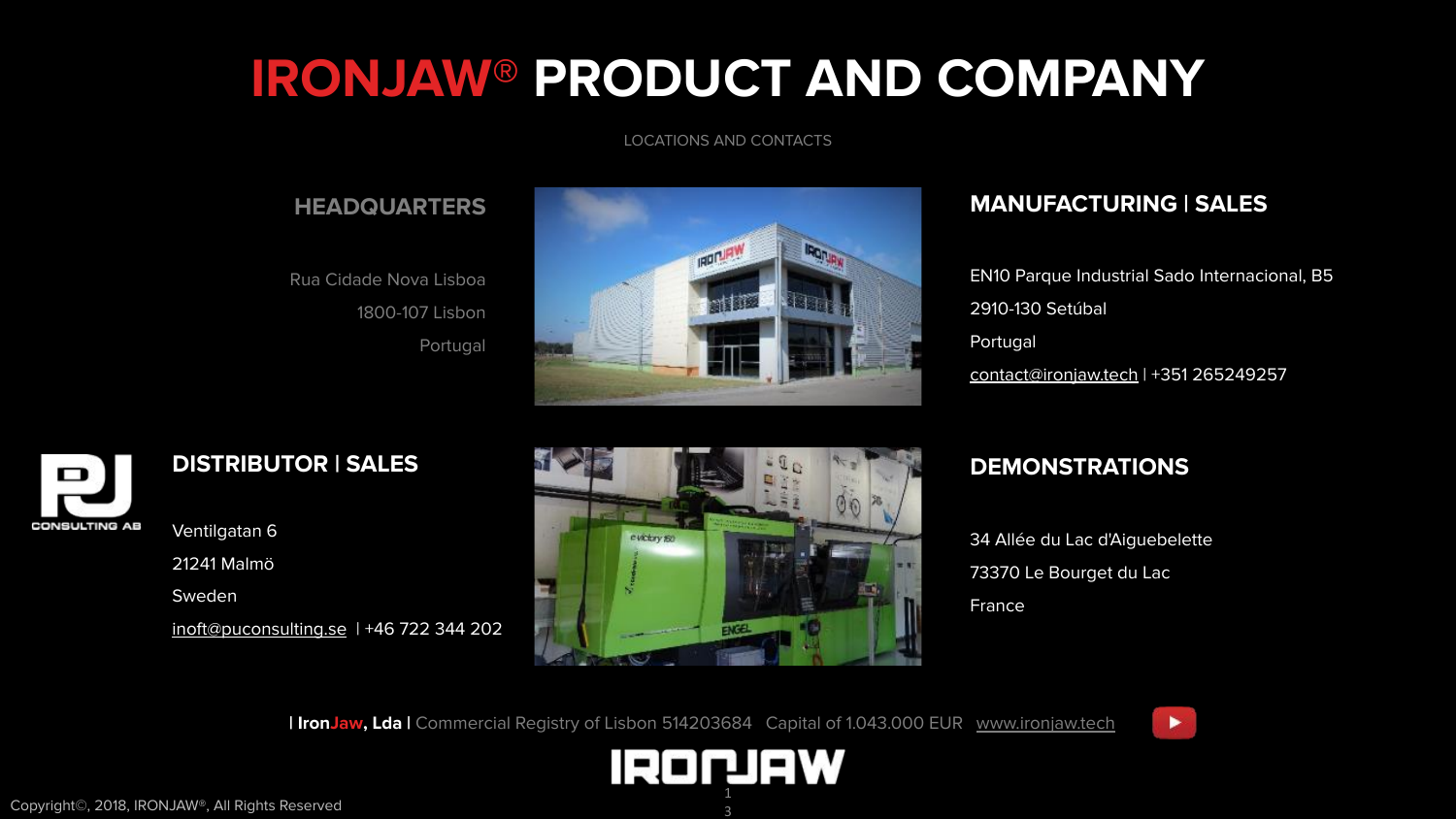THANK YOU Q&A

# н **CLAMPING FORCE BOOSTER**



**DISTRIBUTOR | SALES**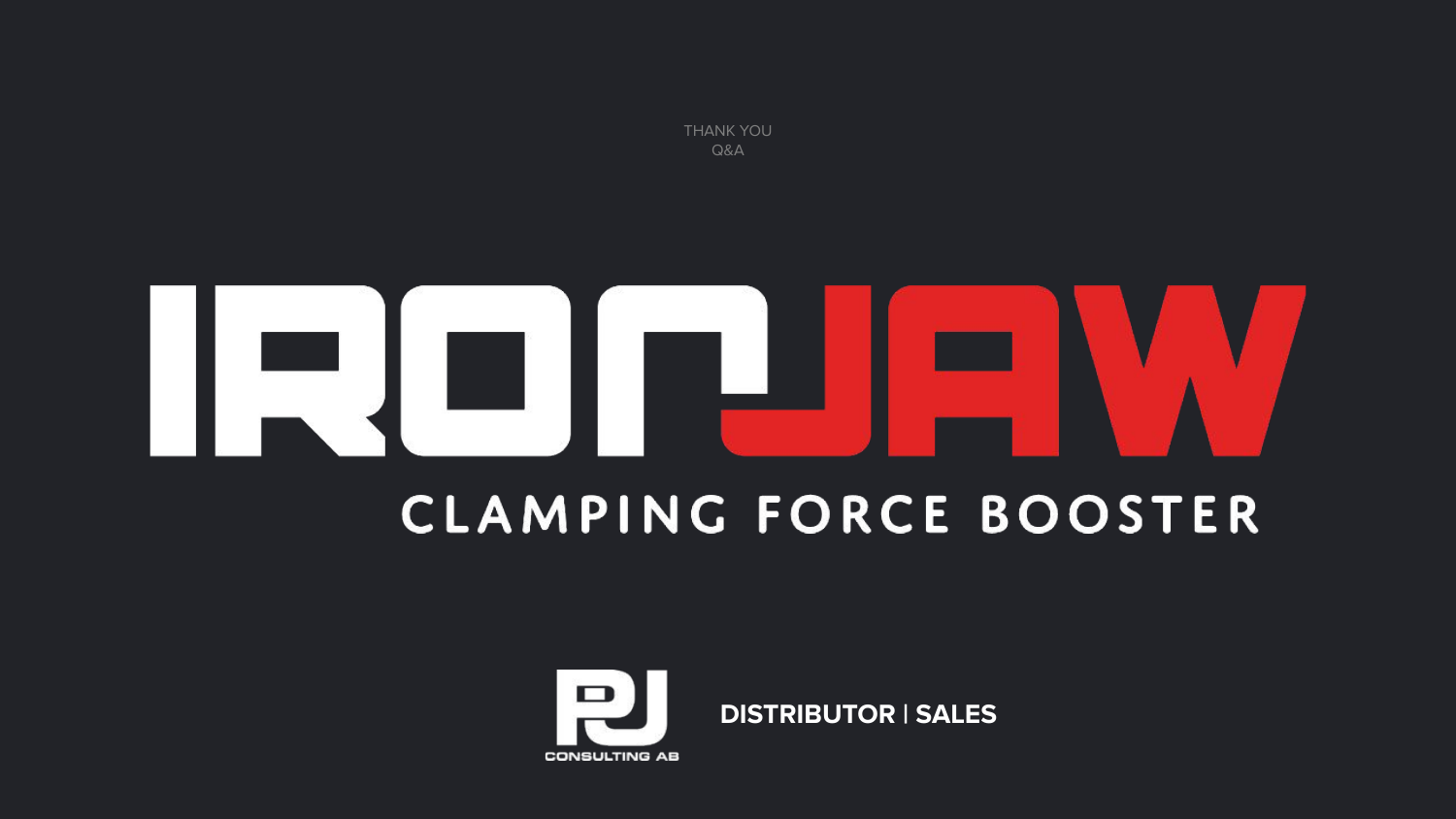# **HOW DOES IRONJAW® WORK?**

SIMPLE

1

### **• IRONJAW® PRINCIPLE**

• IRONJAW<sup>®</sup> clamps the tool plates in the notches